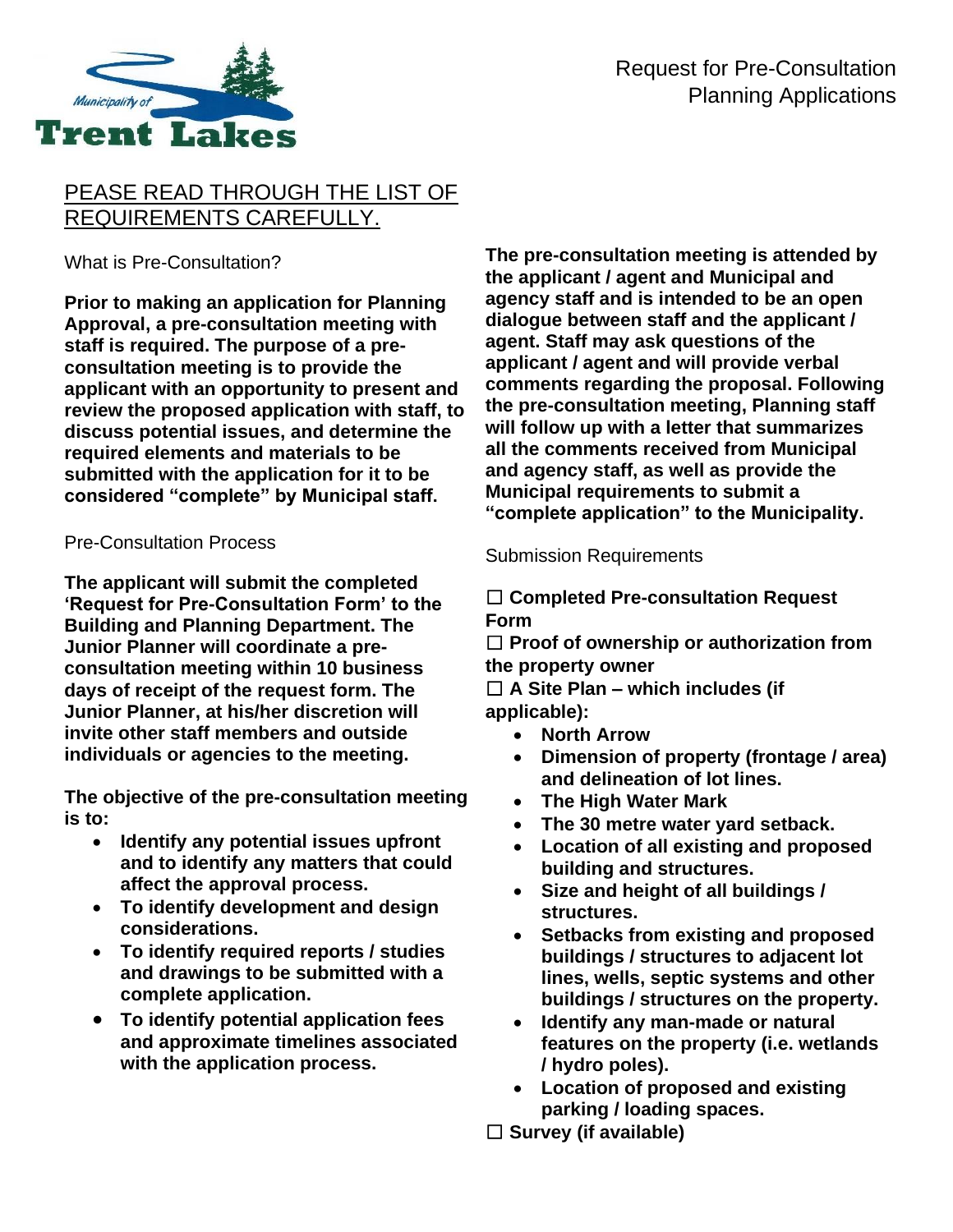



\*All setbacks are measured from the shortest distance\*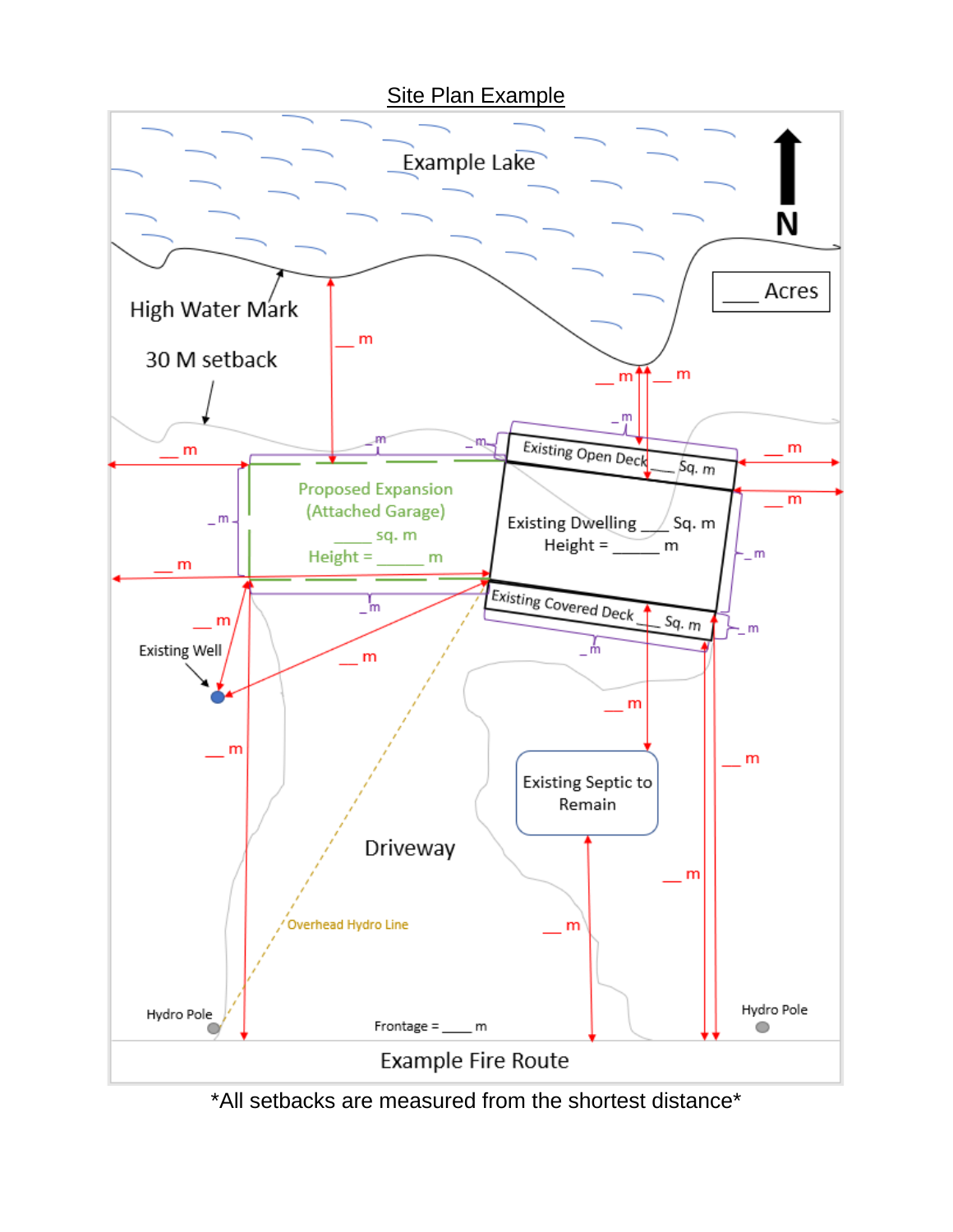

|                               | For use by Office Staff |                       |  |
|-------------------------------|-------------------------|-----------------------|--|
|                               | File $#$ :              | <b>Date Received:</b> |  |
| 1. Owner/Agent<br>Information | Roll #:                 | <b>Meeting Date:</b>  |  |
|                               | <b>Designation:</b>     | Zone:                 |  |

| <b>Owner Information</b>                                                                                                                                                                                                           |                                                                      |      |  |  |  |
|------------------------------------------------------------------------------------------------------------------------------------------------------------------------------------------------------------------------------------|----------------------------------------------------------------------|------|--|--|--|
| Name of Owner(s):                                                                                                                                                                                                                  |                                                                      |      |  |  |  |
| <b>Address (Building/Fire Number, Street Name)</b>                                                                                                                                                                                 |                                                                      |      |  |  |  |
| <b>City, Province, Postal Code</b>                                                                                                                                                                                                 |                                                                      |      |  |  |  |
| Phone:                                                                                                                                                                                                                             | Cell:                                                                | Fax: |  |  |  |
| Email:                                                                                                                                                                                                                             |                                                                      |      |  |  |  |
| Agent Information (if authorized by the owner)                                                                                                                                                                                     |                                                                      |      |  |  |  |
| <b>Name of Agent:</b>                                                                                                                                                                                                              |                                                                      |      |  |  |  |
| <b>Address (Building/Fire Number, Street Name)</b>                                                                                                                                                                                 |                                                                      |      |  |  |  |
| <b>City, Province, Postal Code</b>                                                                                                                                                                                                 |                                                                      |      |  |  |  |
| Phone:                                                                                                                                                                                                                             | Cell:                                                                | Fax: |  |  |  |
| Email:                                                                                                                                                                                                                             |                                                                      |      |  |  |  |
|                                                                                                                                                                                                                                    | Agent to Submit Pre-consultation Request (to be completed by owner): |      |  |  |  |
| If the applicant is not the owner of the land(s) that is subject to the application, confirmation<br>by the owner that the agent is authorized to request a pre-consultation meeting on his/her<br>behalf must be completed below: |                                                                      |      |  |  |  |
| I / We                                                                                                                                                                                                                             | the registered owner(s) of                                           |      |  |  |  |
| (print: name of owner(s))                                                                                                                                                                                                          |                                                                      |      |  |  |  |
|                                                                                                                                                                                                                                    | hereby authorize                                                     |      |  |  |  |
| <i>(municipal address or legal description)</i>                                                                                                                                                                                    |                                                                      |      |  |  |  |
| to act as an agent for this Pre-consultation Request.                                                                                                                                                                              |                                                                      |      |  |  |  |
| (print: name of agent)                                                                                                                                                                                                             |                                                                      |      |  |  |  |
| <b>Date</b>                                                                                                                                                                                                                        | <b>Signature of Owner</b>                                            |      |  |  |  |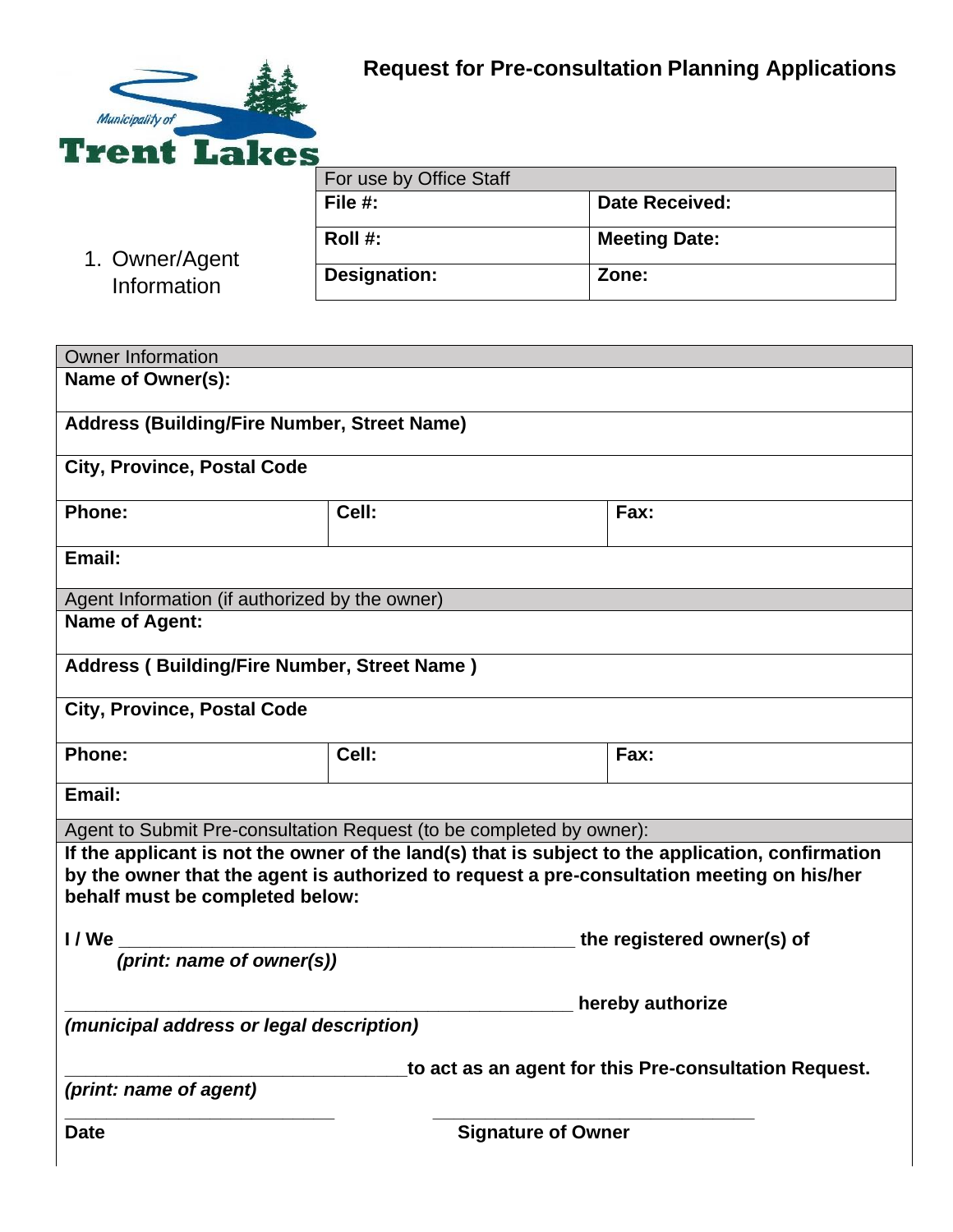## 2. Property Information

| <b>Property Information</b>                                                                   |                   |                                                     |                                 |                    |                                                  |
|-----------------------------------------------------------------------------------------------|-------------------|-----------------------------------------------------|---------------------------------|--------------------|--------------------------------------------------|
| Legal Description of the subject land:                                                        |                   |                                                     |                                 |                    |                                                  |
| Lot                                                                                           | <b>Concession</b> | <b>Ward</b>                                         | <b>Registered Plan No.</b>      |                    | Lot/Block                                        |
| <b>Street Address</b>                                                                         |                   | <b>Reference Plan</b>                               |                                 | <b>Part Number</b> |                                                  |
| <b>Current Land Uses:</b>                                                                     |                   |                                                     |                                 |                    |                                                  |
|                                                                                               |                   | Please describe the current uses on the property.   |                                 |                    |                                                  |
|                                                                                               |                   |                                                     |                                 |                    |                                                  |
|                                                                                               |                   |                                                     |                                 |                    |                                                  |
|                                                                                               |                   |                                                     |                                 |                    |                                                  |
|                                                                                               |                   |                                                     |                                 |                    |                                                  |
|                                                                                               |                   |                                                     |                                 |                    |                                                  |
|                                                                                               |                   |                                                     |                                 |                    |                                                  |
|                                                                                               |                   |                                                     |                                 |                    |                                                  |
|                                                                                               |                   |                                                     |                                 |                    |                                                  |
|                                                                                               |                   |                                                     |                                 |                    |                                                  |
|                                                                                               |                   |                                                     |                                 |                    |                                                  |
| Water is provided to the subject land by:                                                     |                   |                                                     |                                 |                    |                                                  |
|                                                                                               |                   | $\Box$ Privately-owned / operated individual well   | $\Box$ Lake or other water body |                    |                                                  |
|                                                                                               |                   | $\Box$ Privately-owned / operated communal well     |                                 |                    | $\Box$ Publicly-owned/operated piped water       |
|                                                                                               |                   |                                                     | system                          |                    |                                                  |
|                                                                                               |                   |                                                     |                                 |                    |                                                  |
|                                                                                               |                   |                                                     |                                 |                    |                                                  |
|                                                                                               |                   | Sewage Disposal is provided to the subject land by: |                                 |                    |                                                  |
| $\Box$ Privately-owned / operated individual                                                  |                   |                                                     |                                 |                    | $\Box$ Publicly-owned / operated sanitary sewage |
| septic                                                                                        |                   |                                                     | system                          |                    |                                                  |
| system:                                                                                       |                   |                                                     | $\Box$ Privy                    |                    |                                                  |
| $\Box$ Privately-owned / operated communal                                                    |                   |                                                     |                                 |                    |                                                  |
| sewage system:                                                                                |                   |                                                     |                                 |                    |                                                  |
| $\Box$ Other (specify):                                                                       |                   |                                                     |                                 |                    |                                                  |
|                                                                                               |                   |                                                     |                                 |                    |                                                  |
| If known, please indicate if the proposed development on privately owned / operated           |                   |                                                     |                                 |                    |                                                  |
| individual or communal septic system will create more than 10,000 Litres of effluent per day: |                   |                                                     |                                 |                    |                                                  |
| $\Box$ Yes $\Box$ No                                                                          |                   |                                                     |                                 |                    |                                                  |
|                                                                                               |                   |                                                     |                                 |                    |                                                  |
| Storm Drainage is proved to the subject land by:                                              |                   |                                                     |                                 |                    |                                                  |
| $\Box$ Sewers                                                                                 |                   |                                                     | $\square$ Swales                |                    |                                                  |
| $\Box$ Ditches                                                                                |                   |                                                     | $\Box$ Other (specify):         |                    |                                                  |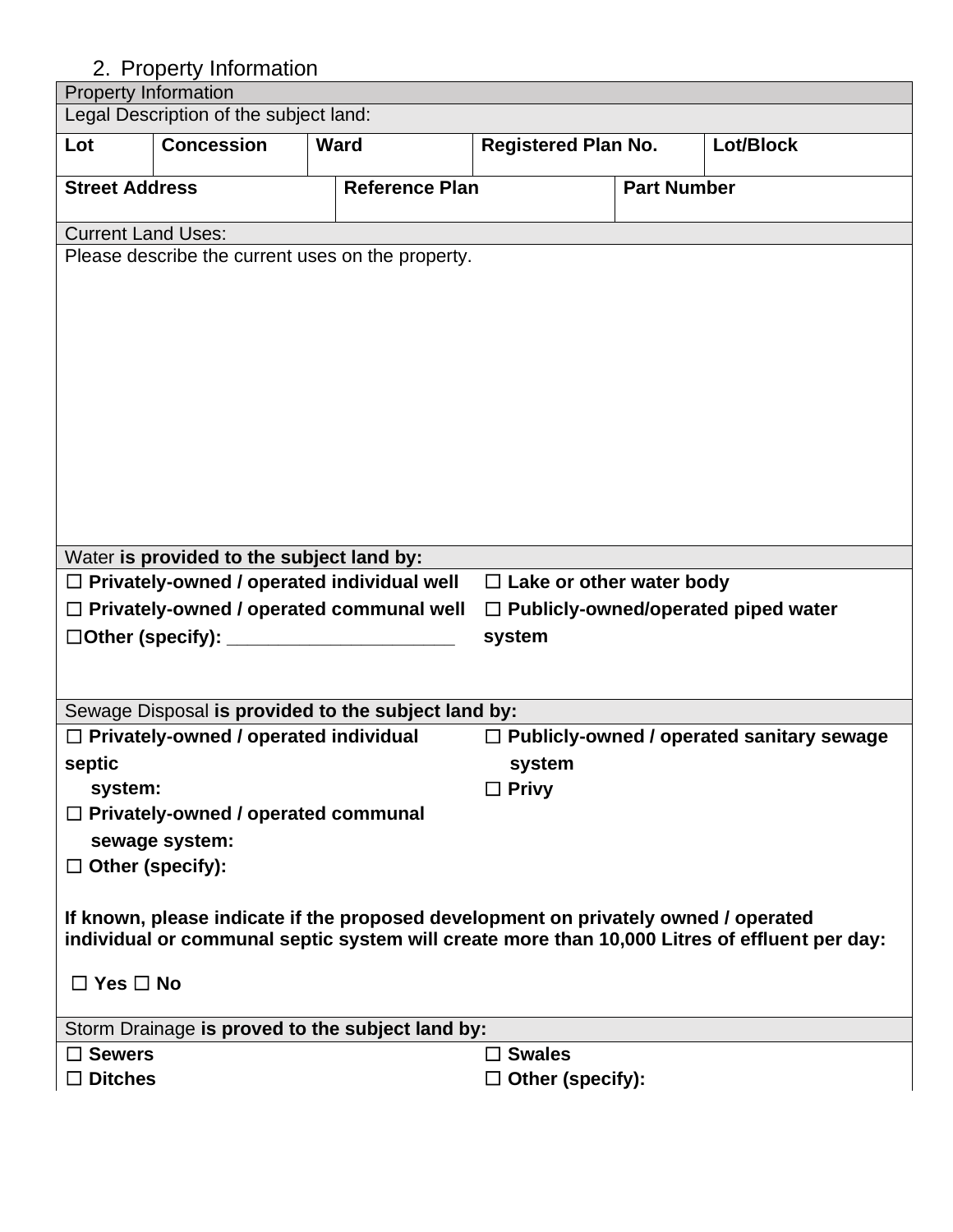# 3. Development Proposal

| Development Froposal.                                                                                                                                                                                                                                                                                                                                                                                |
|------------------------------------------------------------------------------------------------------------------------------------------------------------------------------------------------------------------------------------------------------------------------------------------------------------------------------------------------------------------------------------------------------|
| Please provide a written description of the proposed development and complete the table as<br>applicable. Please note that it is recognized that this is a development proposal and that elements<br>of the proposal are subject to change.                                                                                                                                                          |
|                                                                                                                                                                                                                                                                                                                                                                                                      |
| Proposed Structure(s):                                                                                                                                                                                                                                                                                                                                                                               |
| Proposed use:                                                                                                                                                                                                                                                                                                                                                                                        |
| $\Box$ Residential<br>$\square$ Commercial<br>$\Box$ Industrial<br>$\Box$ Other:                                                                                                                                                                                                                                                                                                                     |
| Total Ground Floor Area (include units):<br><u> 1989 - Johann Barn, mars eta bainar eta bainar eta baina eta baina eta baina eta baina eta baina eta baina e</u><br>Total Height of Structure (include units):<br><u> 1980 - Johann Barbara, martin amerikan personal (</u><br>Number of Floors:<br><b>Proposed Services:</b><br>$\Box$ Electrical<br>$\Box$ Water<br>$\Box$ Sewage<br>$\Box$ Other: |
| Will the proposed structure house livestock?<br>$\Box$ Yes<br>$\Box$ No                                                                                                                                                                                                                                                                                                                              |
| Will the proposed structure be within 30 metres of a hydrological feature (i.e. lake, river,<br>Provincially Significant Wetland, unevaluated wetland)?<br>$\Box$ Yes<br>$\Box$ No<br>If yes, provide reasoning:<br><u> 1980 - John Stein, Amerikaansk politiker (</u>                                                                                                                               |
| Has Peterborough Public Health been contacted regarding septic approval and permitting (may be<br>required for dwelling expansions and replacements)?<br>$\Box$ Yes<br>$\Box$ No                                                                                                                                                                                                                     |
| Is any part of the proposed structure intended to be habitable (i.e. designed for living, sleeping,<br>eating or food preparation, including a den, library, sewing-room or enclosed sunroom)?<br>$\Box$ No<br>$\Box$ Yes<br>If yes, please provide explanation:                                                                                                                                     |
| Is the applicant aware of past Planning Applications on the property?<br>$\sqsupset$ No<br>$\Box$ Yes<br>Explain:<br><u> 1989 - Johann Barn, mars eta bainar eta industrial eta bainar eta baina eta baina eta baina eta baina eta ba</u>                                                                                                                                                            |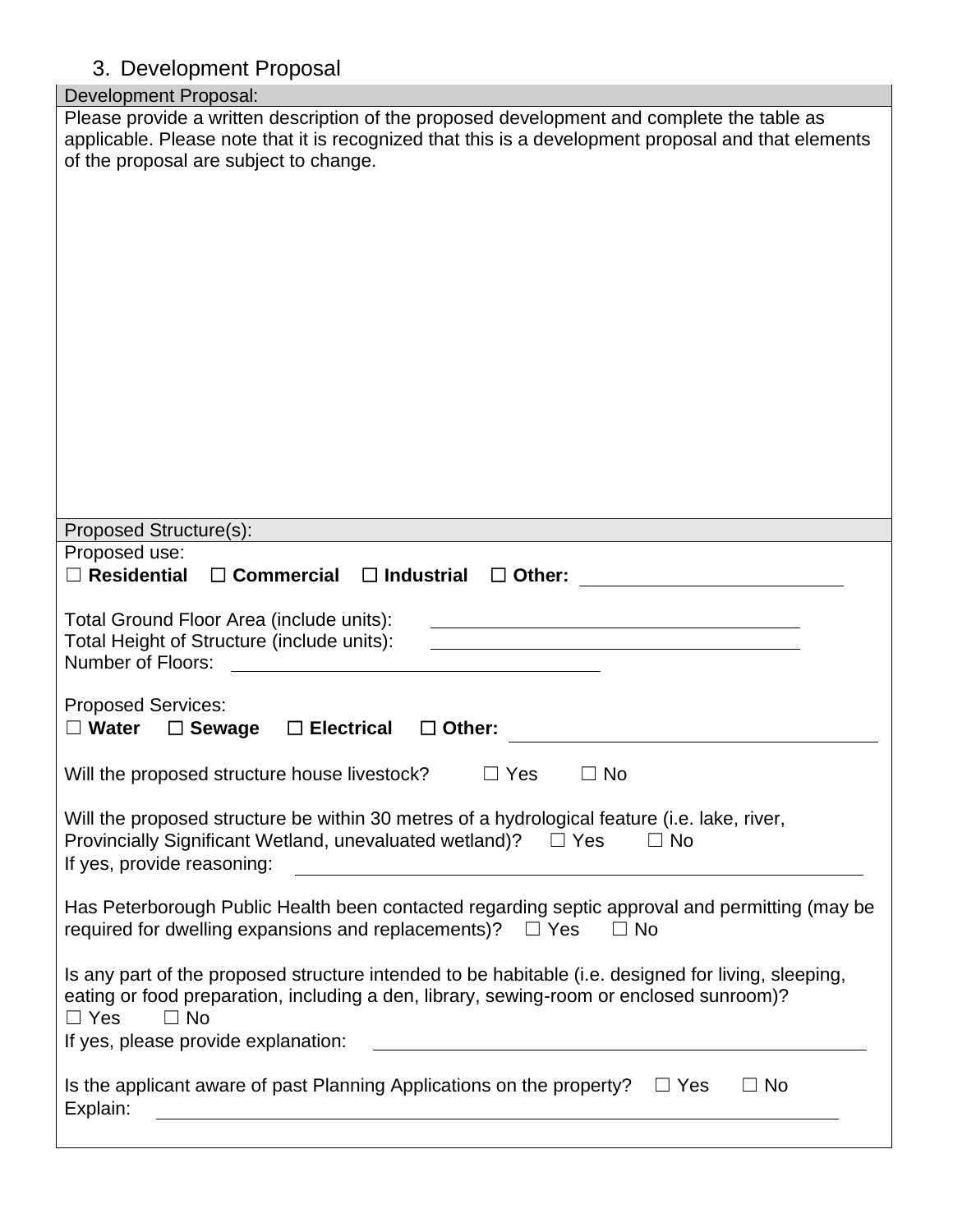### 4. Additional Information

### Additional Information

Please describe any site alteration or grading on the subject lands, including adding earth or other material:

Please outline any existing or previous industrial or commercial use on the subject or adjacent lands:

Please provide any additional information that may be of assistant in reviewing the proposal:

**Pre-consultation Request should include the following:**

☐ **Completed pre-consultation form.**

☐ **Proof of ownership and completed authorization from the property owner (if applicable).**

☐ **Detailed Site Plan (See Page 1 and 2)**

☐ **Survey (if available)**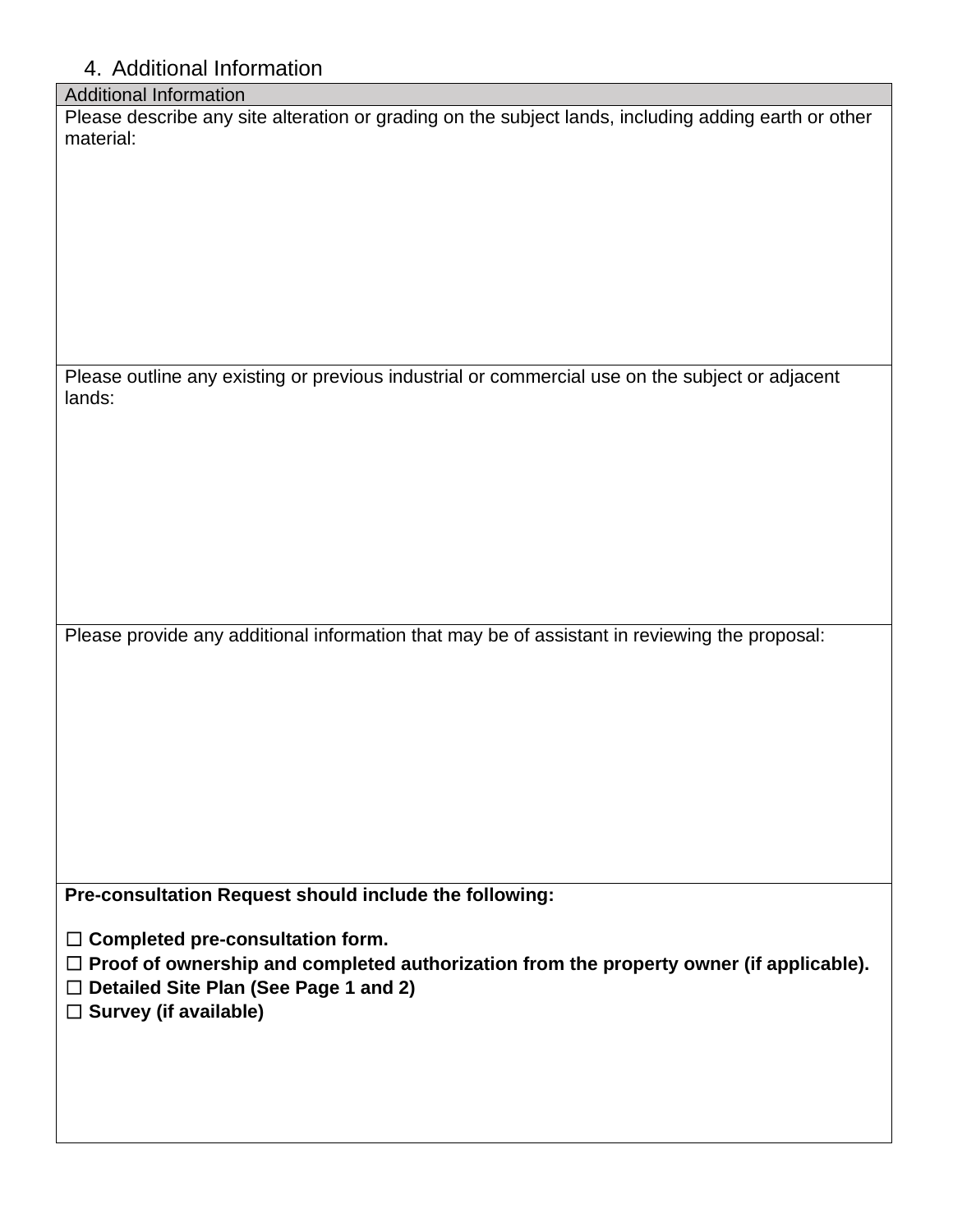

## For use by Junior Planner

| <b>Planning Act Application(s) Required:</b>                                                                             |                                              |  |  |  |
|--------------------------------------------------------------------------------------------------------------------------|----------------------------------------------|--|--|--|
| $\Box$ Zoning By-Law Amendment Application                                                                               | $\Box$ Minor Variance Application            |  |  |  |
| $\Box$ Site Plan Control Application                                                                                     | $\Box$ Official Plan Amendment Application   |  |  |  |
| $\Box$ Other:                                                                                                            |                                              |  |  |  |
|                                                                                                                          |                                              |  |  |  |
| <b>Supporting Document(s) Required:</b>                                                                                  |                                              |  |  |  |
| $\Box$ Planning Justification Report                                                                                     | $\Box$ Market Analysis/Justification Study   |  |  |  |
| $\Box$ Storm Water Management Plan                                                                                       | $\Box$ Archaeological Study                  |  |  |  |
| $\Box$ Traffic Study                                                                                                     | $\Box$ Noise Impact Study                    |  |  |  |
| $\Box$ Hydrogeological Study                                                                                             | $\Box$ Agricultural Land Usage Justification |  |  |  |
| $\Box$ Servicing Options Report                                                                                          | $\Box$ Environmental Impact Study            |  |  |  |
| $\Box$ Natural Resource Analysis (aggregates, mineral non-aggregates, forests, ect)                                      |                                              |  |  |  |
| □ Review of Impact on Municipal/Other Services (fire, waste disposal, school bussing, road<br>conditions, ect)           |                                              |  |  |  |
| $\Box$ Phase 1 Environmental Site Assessment (generally for lands previously used for commercial and<br>industrial uses) |                                              |  |  |  |
| $\Box$ Other:                                                                                                            |                                              |  |  |  |
|                                                                                                                          |                                              |  |  |  |
| <b>Recommended Key Contacts:</b>                                                                                         |                                              |  |  |  |
| □ Kawartha Region Conservation Authority: (705) 328-2271                                                                 |                                              |  |  |  |
| $\Box$ Trent Severn Waterway: (705) 750-4516                                                                             |                                              |  |  |  |
| □ Peterborough Public Health: (705) 743-1000                                                                             |                                              |  |  |  |

- ☐ Municipality of Trent Lakes: (705) 738-3800
- ☐ County of Peterborough: (705) 743-0380
- □ Other: